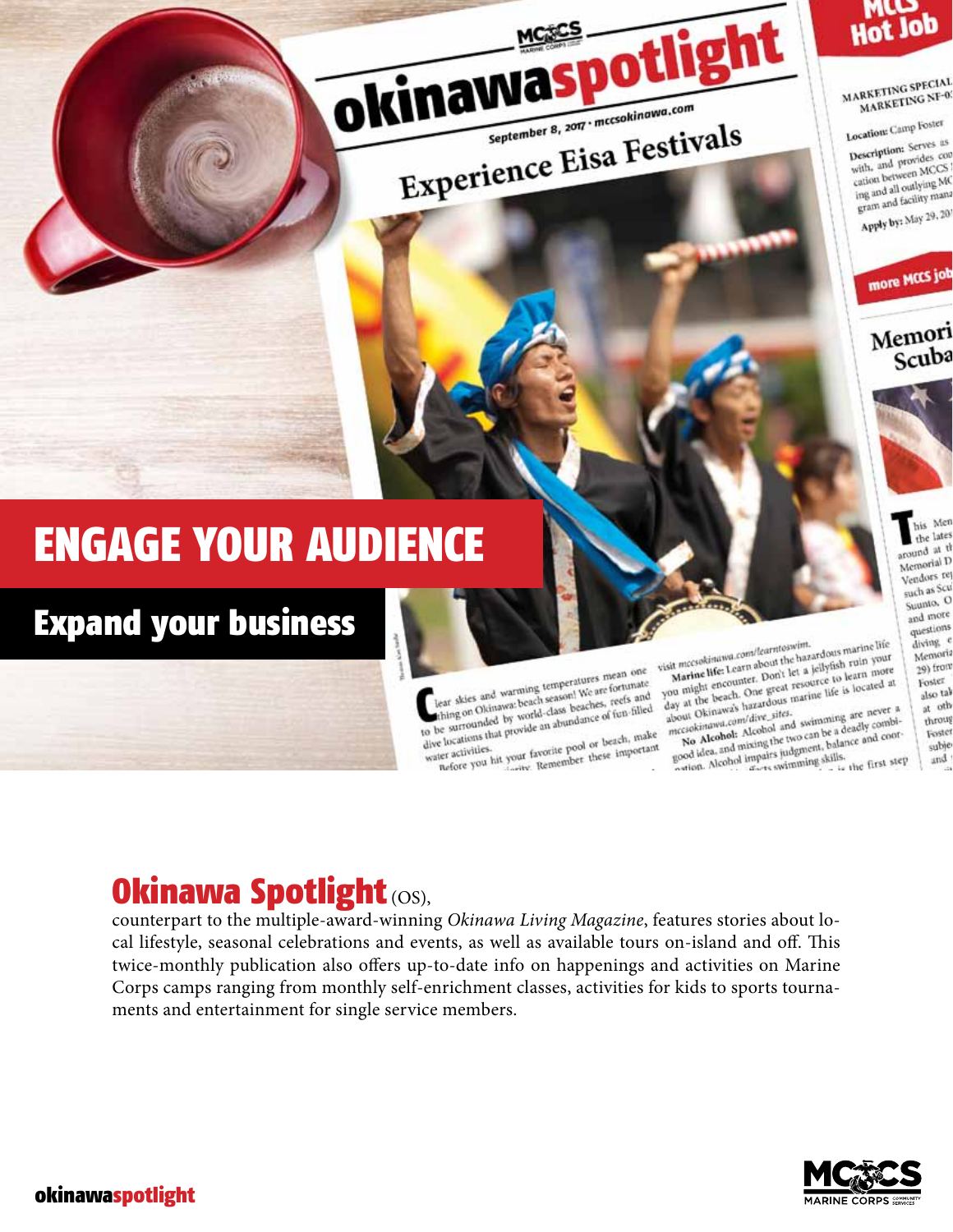

# **Distribution**

- Reaches ALL bases island-wide including Kadena Air Base (USAF), Torii Station (USA), White Beach Naval Facility (USN), and all Marine Corps camps (Camps Kinser, Foster, Lester, Courtney and McTureous housing area, Hansen, Schwab, and MCAS Futenma)
- Controlled distribution to high foot-traffic areas such as commissaries, exchanges, on-base post offices, mess halls, military unit locations, clubs & restaurants, fitness centers, concessions, shops, and more

# **Printing**

- High quality, full color semi-gloss stock paper
- Published twice a month 24 times a year
- Full PDF version available online



Total: 55,000 aprx.

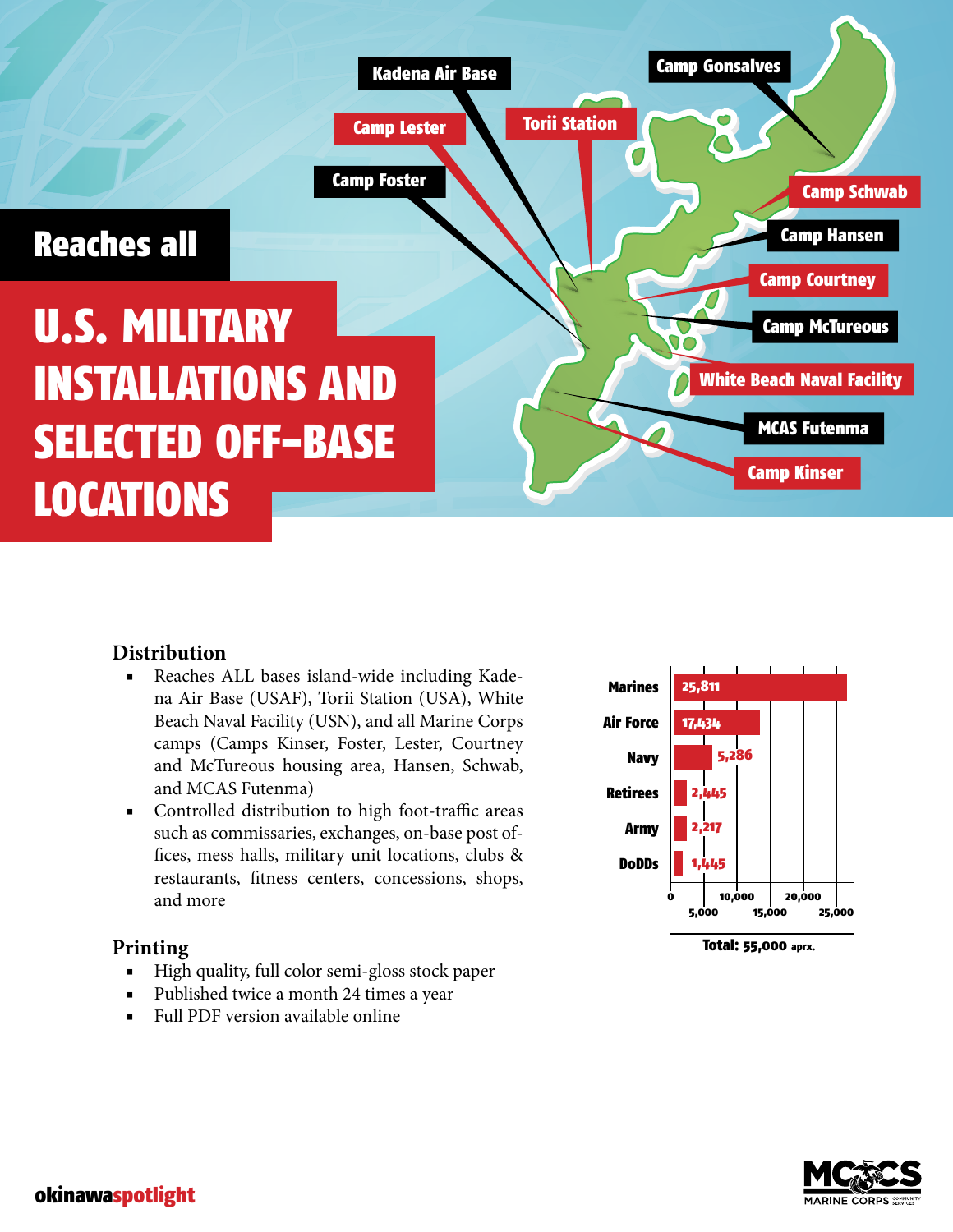# REACHES ALL U.S. MILITARY INSTALLATIONS

**Card page** 

from vehicles and the first of the space of the first of the first of the first of the colling relief

 $-153$ 

e-common vehicle car A/C finales,<br>ether until their car A/C finales,<br>ether until their of cooling reliefs.<br>reprides guass of final side to cart

to the melt for Beth the

er point hash!<br>ser point hash!

it their can ling relies

pais of this side to cours

ts a plus ed course

to the actual to the control of the control of the state of the boost and the poor of the control of the control of the control of the control of the control of the control of the control of the control of the control of t

es the ne

Fight about and firm to book

amber to makes a true<br>Nothing makes a fast<br>setter (or get easen sunt<br>setter (or get) than sunt

are summ

esthing that

ants EBQ? Who we es Blazimment? Who

m of the questions then po pcles? If yes are then post-<br>of the speatons then post-<br>het Bands & BBQ on July<br>het Bands & Hansen For the space of Hansen<br>Rikes Bands & BBQ or at 11 a.m. come and tall<br>at 11 a.m. come and tall<br>at 11 a.m. come and tall ens on Catile come Braballs<br>at 11 a.m. come and talk<br>foll as you persise and talk<br>foll as you per bike owners from etter bike owners from

Make

les bike a bike? hinter<br>d. Have a bike? cloth<br>g extra microfiber cloth c interestiber closes is an op  $d$ riff dol h<sub>aj</sub>

**FREE** 

what's num

# Island-wide bi-monthly

Provide the correct in well before the firms<br>- Colf for pick up well before the schedu

Don't

Provide a nick name of

Toxide the company and below the time For plack up films.<br>Coll for plack up well below the schedule in plack up films an ond get you.<br>Notive or better yet call ond schedule of your residence.<br>• Stoy in the establishment. T

side the difference of penergy descriptions of the building

a to be last a series of description of the series of a series of a series of the series of the series of the series of the series of the series of the series of the series of the series of the series of the series of the

ovide a nick holds bund.<br>Expect it to be like a seal service with car fixed in a mount of mixin or more or increased to be studied to the seal of the seal of the seal of the seal of the seal of the seal of the seal of the

there are the establishment and wolland oround so when three you need to provide the contract of the contract of the contract of the contract of the contract of the contract of the contract of the contract of the contract

Incontract Pay can't accurately communication in a state of the second state of the second state of the second state of the second state of the second state of the second state of the second state of the second state of th

plot the ported Physical address of your residence.

# **Advertising Information**

Preferred placements are available at a 10% premium charge over the contracted rate.

Note: All advertisements will be published in compliance with U.S. Marine Corps policy.

### **Deadlines**

Publication date: Thursdays, twice a month Space reservation: 18 days prior to publication Camera ready artwork due: 7 days prior to publication

**Non-camera ready artwork due:** 14 days prior to publication

Deadlines must be followed to ensure insertion. We reserve the right to respect the previous issues insertion for all advertisers on contract if we do not receive the instructions by the deadline.

| <b>Ad Size</b>   | 1Х    | 6x    | <b>12X</b> | <b>24X</b> |
|------------------|-------|-------|------------|------------|
| Full Page        | \$800 | \$760 | \$720      | \$680      |
| 1/2 Page         | \$450 | \$430 | \$400      | \$380      |
| 1/4 Page         | \$300 | \$285 | \$270      | \$255      |
| 1/8 Page         | \$180 | \$170 | \$160      | \$150      |
| 1/16 Page        | \$120 | \$110 | \$90       | \$85       |
| <b>Back Page</b> | \$960 | \$910 | \$865      | \$815      |

**Production Charge:** A \$50 per hour production charge will apply for all artwork. Estimates will be provided and must be approved prior to commencement of work. An additional fee will apply if artwork is to be used in other non-MCCS publications. Please ask your sales representative for further information.

For advertising information, contact Commercial sponsorship and Advertising Sales at:

### **MCCS Marketing Branch, MCB Camp S.D. Butler**

Unit 35032 FPO AP 96373-5023 Phone (From U.S.): +81-98-970-2245-/7898 From off-base or cell: 098-970-2245/7897 Fax (From U.S.): +81-98-970-0975 Fax: 098-970-0975 Email: *sales@okinawa.usmc-mccs.org* Web: *mccsokinawa.com/advertise*



 $25M$ son pool

onl Bash with

Taxi calm are plentile<br>Hamsen and in the Kit<br>For more information Taxi cabs are the came in the and in the same<br>amen and in informal<br>For more informal rent, call 623-4375<br>For more informed<br>rent, call 623-4375 sall be the pa

ara Henning 50M Pool Plaza Housing<br>Camp Kinser<br>Camp a Summ

the same features

the same features

the same apart.<br>or patricule please

Amenta compagnities, 1 0199

ibe

 $n_{\rm e}$ 

 $\alpha$ 

pool bash? MCCS ortamly best-pool bash? MCCS

fice just a summer pool

e the McTureous 25M Pools, the McTureous 25M Pools,

events & happenings

Bikes, Bands and BBQ

porties has been in 3 kemmer Pools<br>July 1 from month and a seminar multiple<br>Schwab will have a seminar moon to<br>Schwab featuring FREE food and mu<br>Hadi for the pool McTurenus 25M Pool

play 1 from them a Somma and mul-<br>Library will have a Social and mul-<br>Schwab will have FREE from noon to<br>Bash feature pool, July 4 from noon to<br>sic by the McTureous 25M Parol.

okinawaspotlight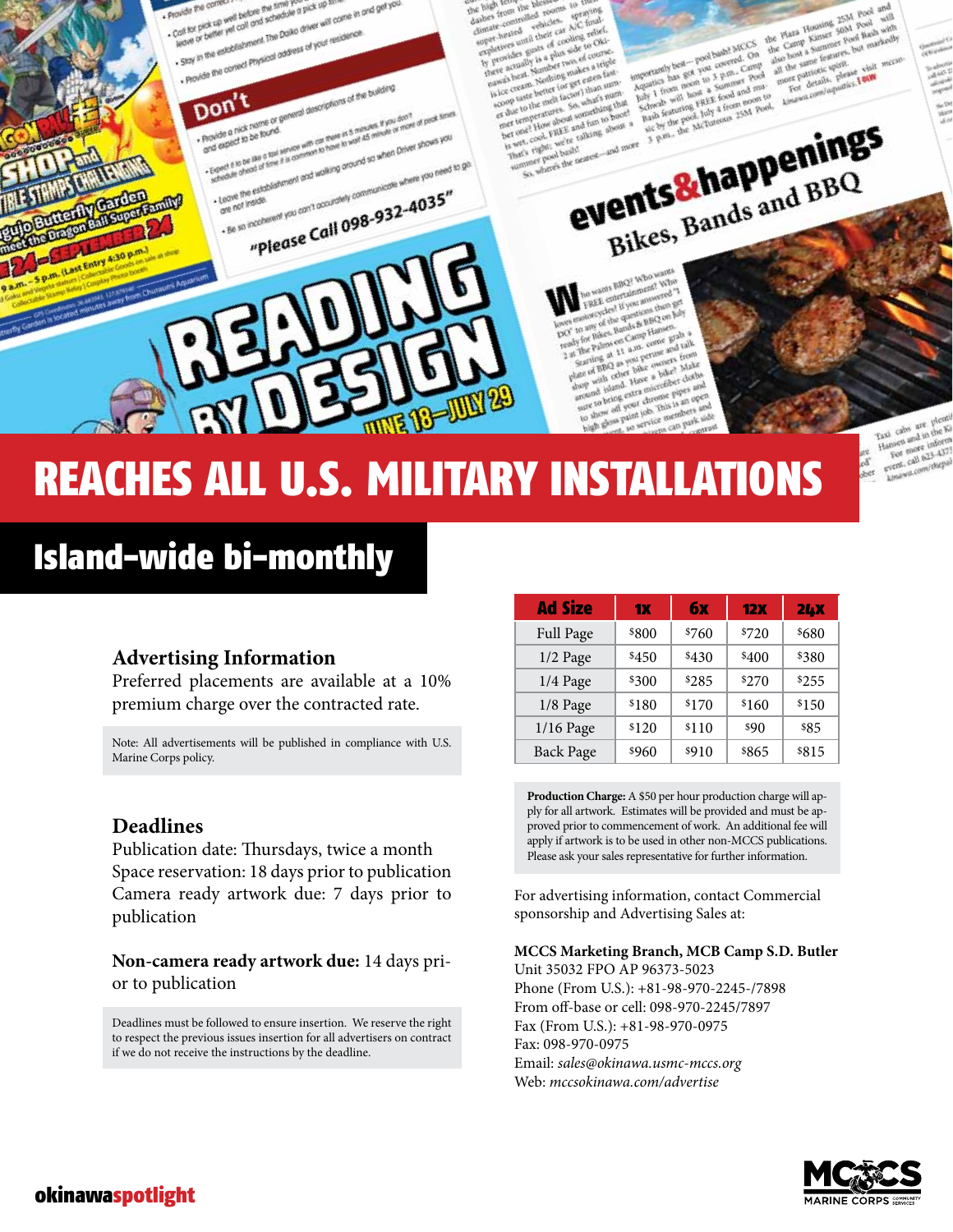# GET THE WORD OUT

# Every size for every budget

1/16 Page 4.57in x 1.5in 116.2mm x 38.1mm

1/4 Page 4.57in x 6.5in 116.2mm x 165.1mm

# Full Page

Bleed.35in / 9mm

10.12in x 14.33in +Bleed .35in

257mm x 364mm +Bleed 9mm

### 1/8 Page 4.57in x 3.17in 116.2mm x 80.4mm

1/2 Page 9.32in x 6.5in

236.7mm x 165.1mm

Bleed.35in / 9mm



Bleed.35in / 9mm

Bleed.35in / 9mm

okinawaspotlight